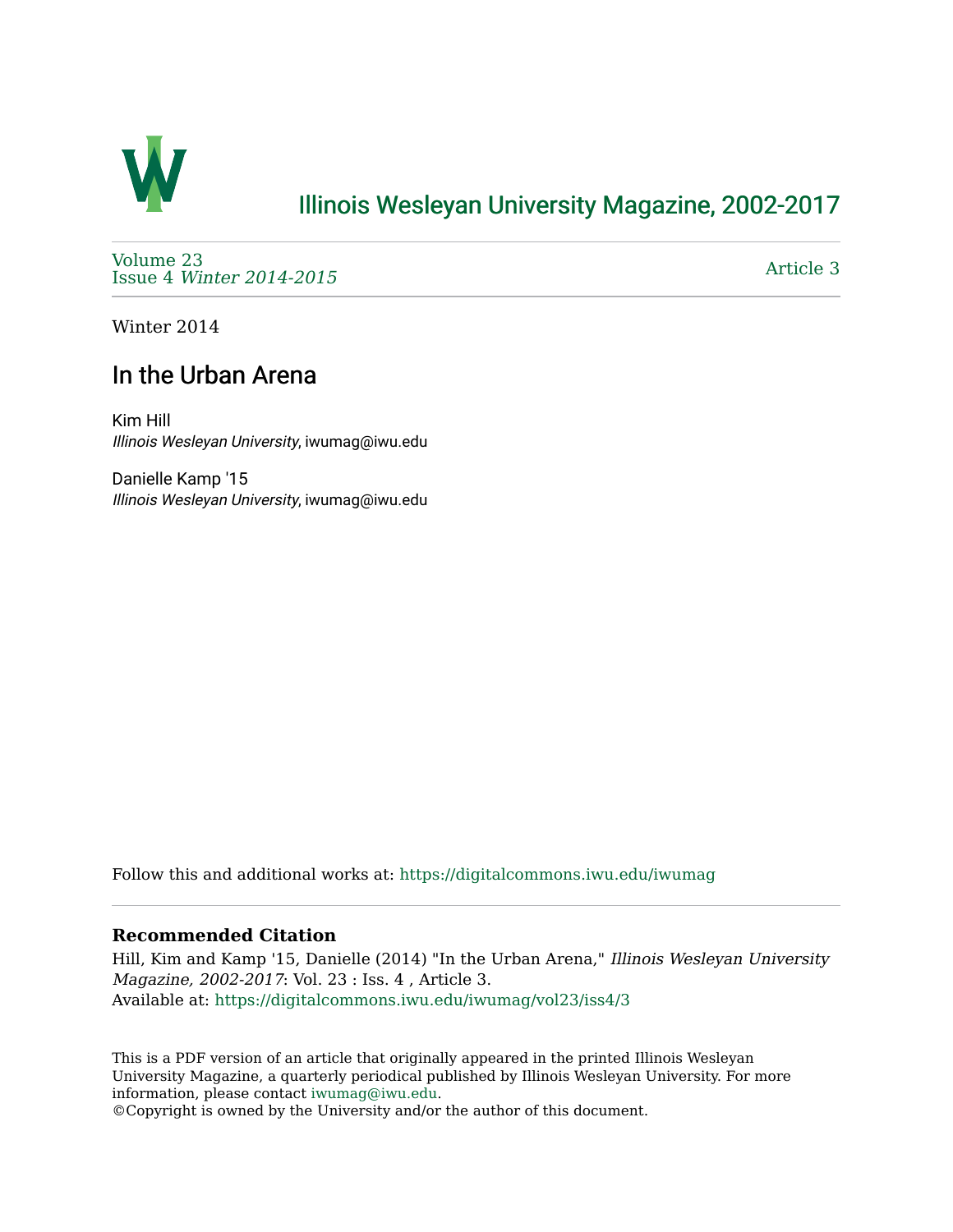

In bringing a new equestrian facility to the inner-city high school where she teaches, Maggie Kendall's lifelong love of horses gallops full circle.

For Maggie (Folk) Kendall '99, horse-riding was a hard habit to break.

She spent summers riding horses and doing chores on a farm owned by a friend of her grandparents, Dick and Linnea (Lamson) Folk, both 1939 IWU alumni, near her hometown of Mt. Morris, Ill. After graduating from Illinois Wesleyan as a biology major and secondary education minor, she launched a satisfying career as a teacher at a top Chicago prep school. But she found herself pining for the open fields and animals she loved.

This December, Kendall found herself — students on one side and a horse on the other —being handed a check for \$100,000 toward her plan to build an indoor equestrian arena on Chicago's southwest side. Kendall won the "Dream Big Challenge" grant from Farmers Insurance for her proposal to build the facility at the Chicago High School for Agriculture Sciences ("Chicago Ag"). On Jan. 1, she found herself atop a float at the Rose Bowl Parade in Pasadena, Calif., along with other teachers who had won Farmers' Dream Big Challenge. With her on the float was comedian and actor Jack Black, who also spoke to Kendall's students via a video posted on Facebook.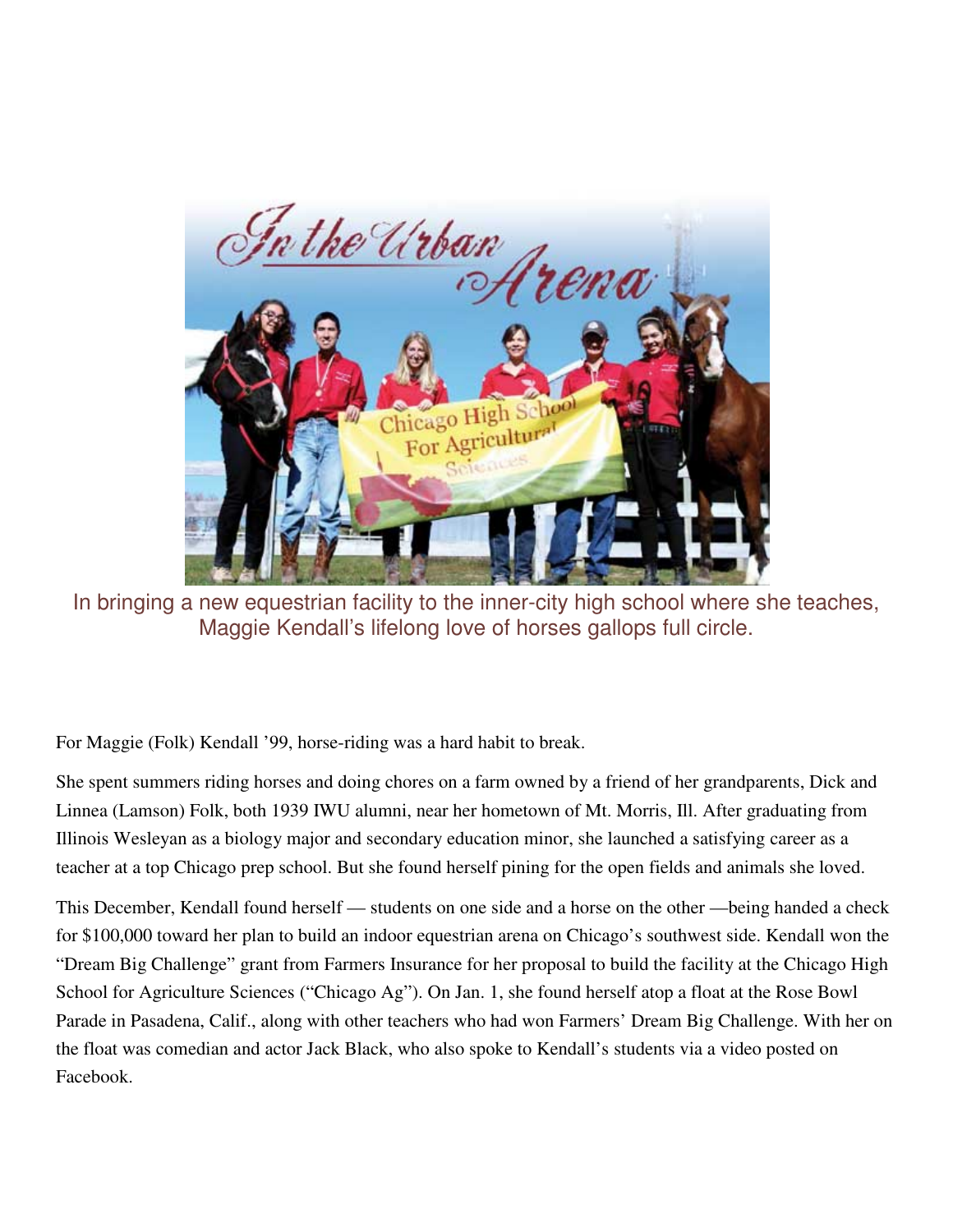"Riding on the float in the Rose Bowl parade with Jack Black was one of the most incredible experiences of my life," says Kendall. "He was genuinely nice and surprisingly laid back. The crowd cheered wildly when they saw him. Farmers Insurance really rolled out the red carpet for the winning teachers and made us feel like we were on top of the world."

At Chicago Ag, Kendall heads the agricultural science department and runs a therapeutic riding program that benefits special-needs students, who comprise 13 percent of the school's population.

A college prep high school dedicated to helping urban students prepare for careers in agriculture, Chicago Ag is the only one of its kind in the Midwest. Its 80-acre campus includes the city's only working farm, complete with horses, cows, pigs and chickens.

Kendall spent most of last summer working on an 80-page proposal for the indoor facility. "I had to do a full budget with building costs, including electrical and plumbing, and we visited a bunch of different facilities to figure out exactly what we wanted."



On Jan. 1, Kendall rode atop a Rose Parade float with other awarded teachers as well asSchool of Rock star Jack Black, who also posted a video message for her students.

Her vision for the facility was partly inspired by Chicago's famously rough weather, which severely limits the time her students have with the school's specially trained horses.

The indoor arena would not only extend the program year round, but would also offer more opportunities to special needs children and adults throughout the area. With a fee for lessons, the indoor facility would be selfsustaining, Kendall said, and would attract riders from a wide geographic area.

Kendall believes her passion for the project helped it land a spot as a finalist. "I believe so deeply in the value of this," she says. "The people at Farmers said the proposal was so heartfelt that it really spoke for itself."

The proposal also reflects Kendall's twin passions: teaching and horse-riding. It sometimes amazes even her how well the two combine.

Among special education students, Kendall sees dramatic strides in "social, emotional and communications" skills through riding. Two of her students won equestrian events at the Special Olympics Illinois fall games in Rockford, with Shane Blake receiving the George Moore Award for Equestrian Rider of the Year at the event.

"The award is definitely well deserved," Kendall told the *Beverly Review.* "Shane is at the barn seven days a week. He cleans the stalls, fills the buckets and rides twice a week for an hour at a time. He even comes in as a volunteer from 8 to noon every Saturday and Sunday. I can't imagine Shane without the barn; he's devastated if he can't come."

The impact can be even more profound among wheelchair-bound students "because you get the emotional side, the empowerment of it. Kids will say things that are so moving, like, 'This horse gives me my legs.'"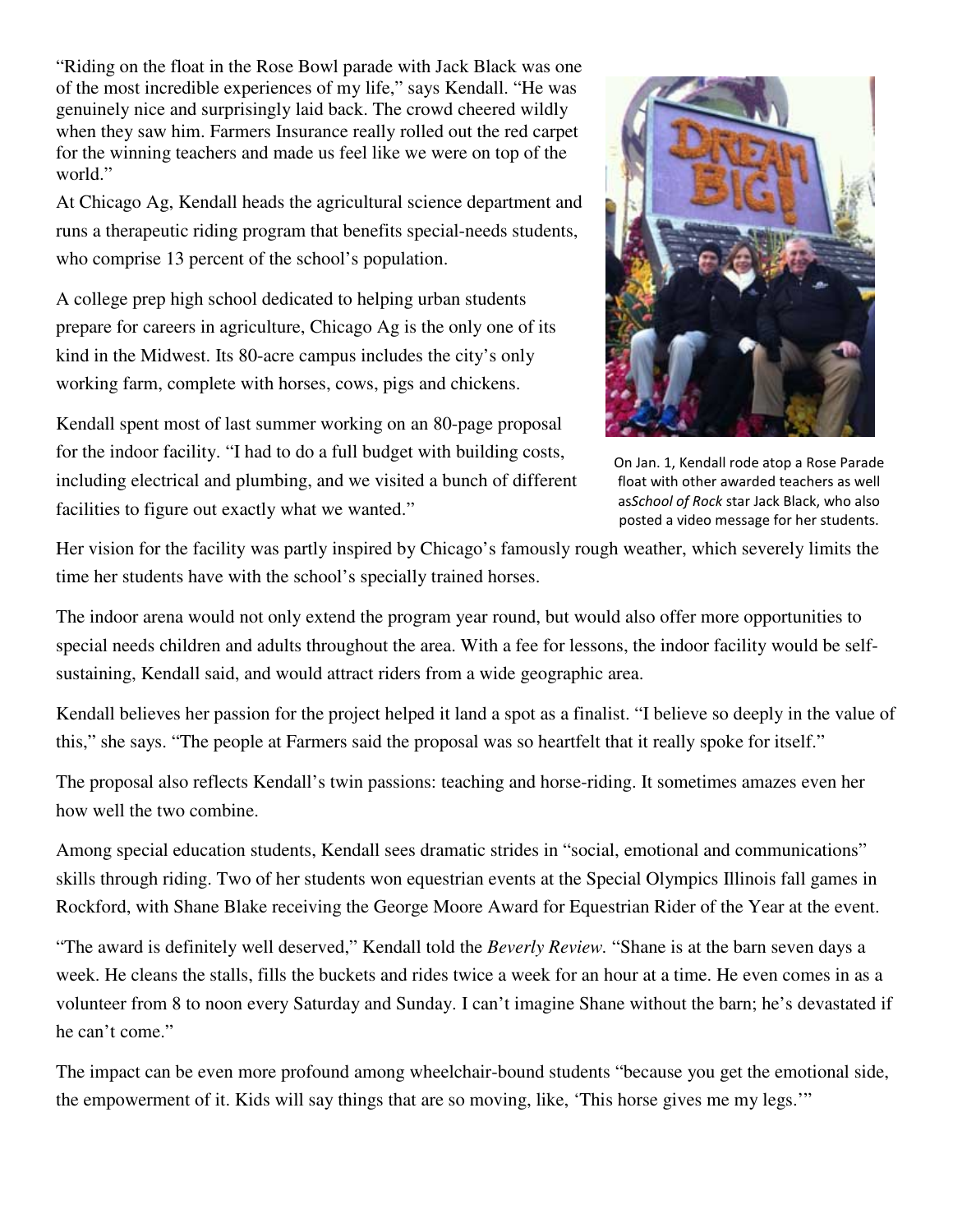Maggie Kendall came to Illinois Wesleyan with plans to be a doctor. But after working at a county hospital in Chicago her junior year, she had second thoughts about her career choice. Upon her return to campus, she began taking education courses. "I graduated in four years with all my classes but I did my student teaching the fall after I graduated."



Among her students, Kendall sees dramatic strides in "social, emotional and communications" skills through riding.

Along with her grandparents, Kendall's father Richard, Class of '68, and an uncle and great uncle all attended Wesleyan. She was glad she chose a school "with an environment where I was able to have strong ideals. All my friends came from a similar background where we valued family, character; being a good person and a good citizen."

She also appreciates the diversity of her education, which "helped me to understand and respect different cultures and races." And her IWU coursework, which she describes as "top-notch" and "rigorous," prepared her for work at Walter Payton College Preparatory, a public four-year magnet high school located in Chicago's Old Town neighborhood, where Kendall taught biology and chemistry for 12 years.

 "But while I was doing that I was still keeping my rural roots. I had a horse club and I would drive a group of kids once a week out to where I kept my horse outside the city, and I would teach them about horses." During her final year at Payton Prep, Kendall became certified to teach children with special needs how to ride horses.

That same year, she was invited by William Hook, principal of Chicago Ag, to head the school's animal science program. Hook told Kendall that he wanted to bring a strong basic science component into the school's animal science program.

"And that's why my biology degree is so important," Kendall says. "Because I'm really teaching them biology, but it's this amazing classroom where students are motivated to learn about proteins, for example, because the animals in their care have specific dietary needs based on their digestive system and their purpose. So the kids are just so much more interested in learning, because they want to take good care of their animals."